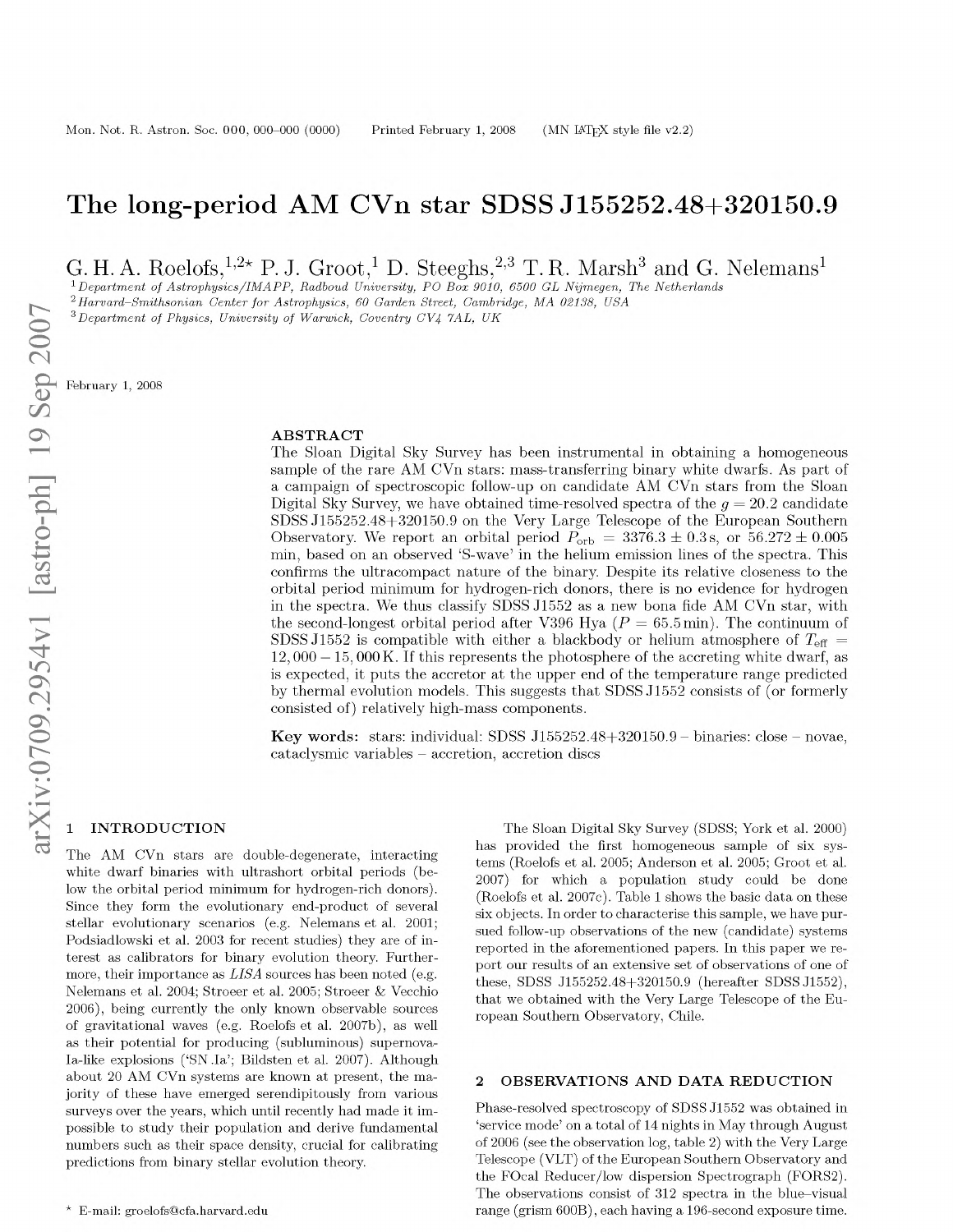| <b>SDSS</b>                                                                                                                              | $\boldsymbol{u}$                                   | a                                                  | r                                                  | $\hat{i}$                                          | $\boldsymbol{z}$                                         | $P_{\rm orb}$ (min)                                                                | Reference                                                                                                                                                                                                              |
|------------------------------------------------------------------------------------------------------------------------------------------|----------------------------------------------------|----------------------------------------------------|----------------------------------------------------|----------------------------------------------------|----------------------------------------------------------|------------------------------------------------------------------------------------|------------------------------------------------------------------------------------------------------------------------------------------------------------------------------------------------------------------------|
| J012940.05+384210.4<br>$J092638.71+362402.4$<br>J120841.97+355025.2<br>J124058.03-015919.2<br>J141118.31+481257.6<br>J155252.48+320150.9 | 19.66<br>18.71<br>18.80<br>19.46<br>19.28<br>20.13 | 19.81<br>18.96<br>18.77<br>19.56<br>19.35<br>20.23 | 20.04<br>19.19<br>18.94<br>19.79<br>19.51<br>20.32 | 20.23<br>19.39<br>19.09<br>20.02<br>19.72<br>20.41 | 20.60<br>19.39<br>$19.17 - -$<br>20.14<br>19.82<br>20.57 | $\sim$<br>$28.31 \pm 0.01$<br>$37.36 \pm 0.01$<br>$46 \pm 2$<br>$56.272 \pm 0.005$ | Anderson et al. (2005)<br>Anderson et al. $(2005)$ ; Marsh et al. $(2006)$<br>Groot et al. $(2007)$<br>Roelofs et al. (2005)<br>Anderson et al. $(2005)$ ; Groot et al. $(2007)$<br>This paper; Anderson et al. (2005) |

<span id="page-1-0"></span>Table 1. Overview of the six AM CVn systems (or candidates) discovered from the SDSS-I, including coordinates, *ugriz* magnitudes, and current measurements of their orbital periods if available.

| UT              | Number of<br>exposures |
|-----------------|------------------------|
| 06:41–07:30     | 13                     |
| 05:51–06:38     | 13                     |
| $02:33 - 05:07$ | 39                     |
| 02:11–06:27     | 65                     |
| $00:27 - 01:15$ | 13                     |
| $00:21 - 02:10$ | 26                     |
| 04:02–04:49     | 13                     |
| 02:51-03:39     | 13                     |
| $00:41 - 03:13$ | 39                     |
| 01:24-02:12     | 13                     |
| $23:17 - 23:59$ | 13                     |
| $00:00 - 01:54$ | 26                     |
| 01:12-01:59     | 13                     |
| $00:11 - 01:04$ | 13                     |
|                 |                        |

<span id="page-1-1"></span>Table 2. Log of our observations of SDSS J1552 with the  $VLT + FORS2$  and the 600B grism. All exposure times were 196 s.

Median seeing was about  $0.8''$ , although on a few nights the seeing was significantly worse at  $\sim 1.5''$ .

All observations were done with a  $1''$  slit. The object's celestial position necessitated observations at large zenith angle, where the differential refraction in the atmosphere could not be fully compensated for by the Atmospheric Dispersion Corrector, and the slit was therefore set at parallactic angle for all observations. The detector was the MIT CCD mosaic binned by  $2 \times 2$  pixels, and set to low readout speed and high gain. The bias subtraction was done by subtracting sixth-order Legendre polynomial fits to the overscan region of each image. A normalised flatfield frame was constructed by averaging the total set of incandescent lamp flatfield frames (5 per night) with rejection of outliers (cosmic rays).

All spectra were extracted using the IRAF implementation of optimal (variance-weighted) extraction. Wavelength calibration was done using the standard HeHgCd arc exposures taken during the day. No significant drifts in the arcs were observed over the months of our observations. The residuals of the fourth-order legendre polynomial fit to the arc lines were about 0.1 A. All spectra were transformed to the heliocentric rest-frame prior to analysis.

The spectra were flux-calibrated using the spectrophotometric standard stars LTT7379, observed on June 27 and 28, and Feige 110, observed on June 22, 26, 27 and 28 of 2006. The flux standard spectra were taken with the same  $1''$  slit.

## **3 RESULTS**

#### **3.1 Average spectrum**

The average VLT spectrum of SDSS J1552 is shown in figure [1.](#page-2-0) It shows a blue continuum with strong emission lines of helium, very comparable to the long-period AM CVn stars GP Com  $(P = 46 \text{ min})$  and V396 Hya  $(P = 65 \text{ min})$  (e.g. [Nather et al. 1981](#page-5-4)[; Ruiz et al. 2001](#page-5-5)[; Morales-Rueda et al.](#page-5-6) [2003](#page-5-6)). As in aforementioned systems, the helium lines are triple-peaked, as can best be seen in the He I 5015 line. The 'central spikes' that run in between the common red and blue wings of the emission lines in fact dominate some of the helium emission line profiles, as can be seen in e.g. He I 4471. In addition to the helium emission lines, there is significant absorption from the Mg<sub>I</sub>  $b$  triplet around 5175 Å. This absorption, which is observed in several of the metalrich DZ white dwarfs (e.g[. Dufour et al. 2007\)](#page-4-3) and usually attributed to recent or ongoing accretion of metal-rich matter, could be a feature of the accreting white dwarf's photosphere. We subsequently identify the absorption lines at 3833 and 3839 A with Mg I as well (see also [Zuckerman et al.](#page-5-1) [2003](#page-5-1)).

To measure the temperature of the continuum, without the availability of simultaneous and nearby spectrophotometric standard star exposures, we use the following procedure. We create average spectra of SDSS J1552 for three seeing bins: better than  $0.6''$ ,  $0.6'' - 0.7''$ , and  $0.7'' - 0.8''$ , where we use the seeing as recorded by the seeing monitor at Cerro Paranal. Each of these bins contains about 30 spectra; the spectra taken under worse seeing conditions are not used in order to limit (wavelength-dependent) slit losses as much as possible. For each bin, we assign one (Feige 110) or two (Feige 110  $&$  LTT 7379) standard star spectra that were taken in comparable seeing conditions, depending on availability. This way the slit losses should - on average, and as much as possible - be the same in the binned average spectra and in the standard star spectra. We correct for the differences in airmass using atmospheric extinction data for Cerro Paranal taken from [Patat \(2003](#page-5-0)). This procedure gives a total of 5 flux-calibrated spectra that are more or less independent, and which sample the stochastic variations in for instance the positioning of the stars on the slit as much as possible. We fit a blackbody to these individual flux-calibrated spectra while masking out the obvious spectral lines, and find temperatures between  $T_{\text{eff}} = 12,000 - 15,000 \text{ K}$ . The hotter temperature fits are obtained for the better seeing bins, where the slit losses should on average be smaller.

In addition to ideal blackbodies we fit heliumatmosphere (DB) white dwarf models from D. Koester, mo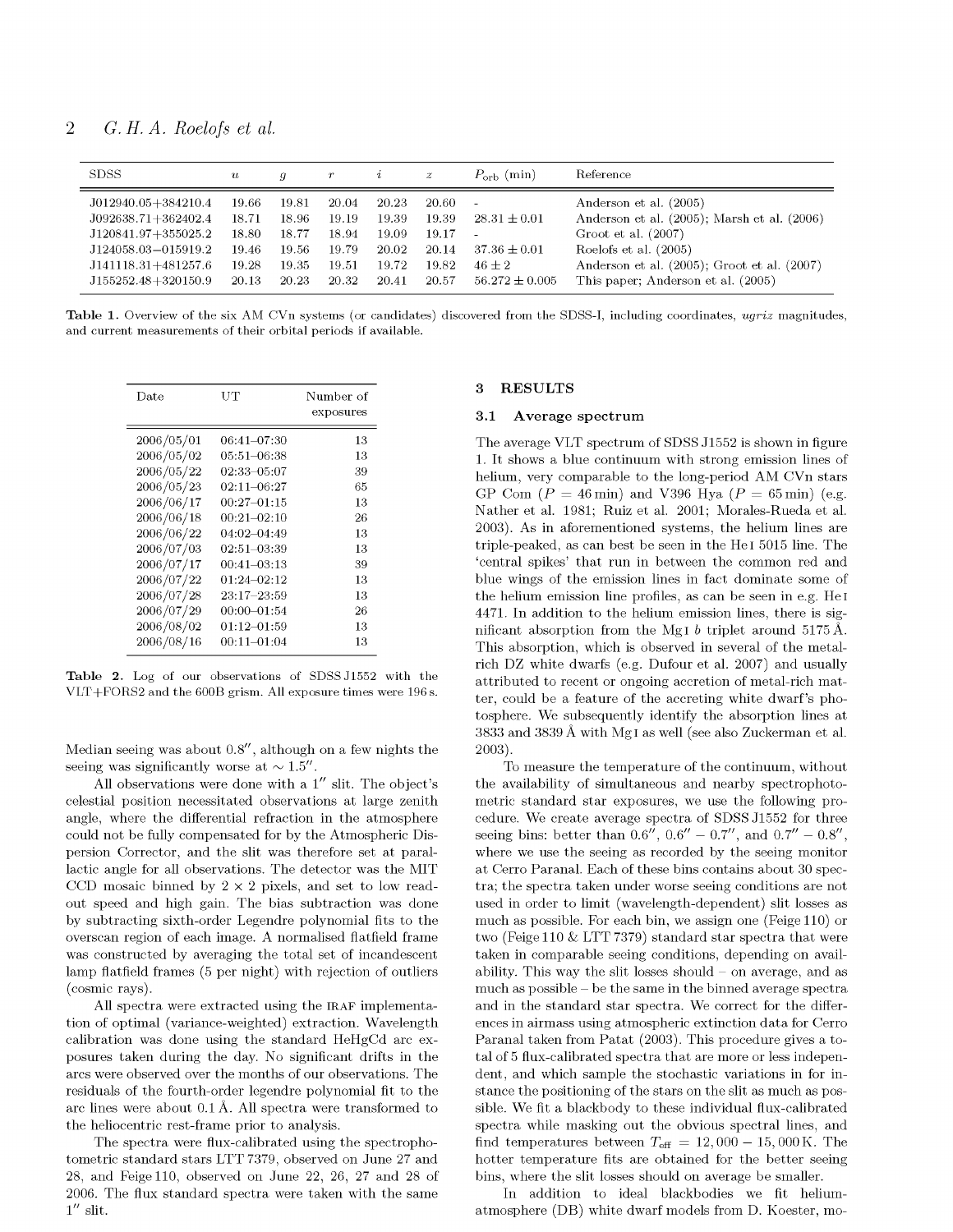

<span id="page-2-0"></span>Figure 1. Average spectrum of SDSS J1552, including line identifications of the helium emission lines and the MgI absorption triplets. The lower line, only well visible in the blue part of the spectrum and near skylines due to the Earth's atmosphere in the red part, indicates the estimated noise level. The inset shows a close-up of the triple-peaked profile of the He<sub>1</sub> 5015 emission line.

tivated by the fact that the accretor is accreting helium, and the fact that several such systems unambiguously show helium atmospheres (see [Roelofs et al. 2005, 2006a](#page-5-2)). This yields comparable temperatures, on average about 500 K lower than pure blackbody fits.

Finally, the broad-band colours from the SDSS (ta-ble [1\)](#page-1-0) match best with a blackbody of  $T_{\text{eff}} \approx 13,000 \,\text{K}$ (se[e Roelofs et al. 2007c\)](#page-5-2). Broad-band near-UV and far-UV detections of SDSSJ1552 in the all-sky survey of the Galaxy Evolution Explorer (GALEX), despite their limited accuracy, favour a  $T_{\text{eff}} \approx 15,000 \text{ K}$  blackbody or a  $T_{\text{eff}} \approx 14,000 \,\text{K}$  DB white dwarf; see figur[e 2.](#page-2-1) (These data have not been corrected for Galactic reddening, but the reddening is estimated to be relatively low in the direction of the object, at  $E(B-V) = 0.025$  mag [\(Schlegel et al. 1998\)](#page-5-7).) Everything thus points towards an accretor temperature in the range  $T_{\text{eff}} = 12,000-15,000 \text{ K}$ , if we assume that the optical continuum is dominated by the accretor [\(Bildsten et al.](#page-4-1) [2006](#page-4-1)). The implications of this relatively high temperature are discussed in section [4.](#page-3-0)

#### **3.2 The spectroscopic period**

We search for periodicity in the spectra by calculating a time series of flux ratios in the red-shifted and blue-shifted parts of the emission lines, as described in [Roelofs et al. \(2005\)](#page-5-2), after [Nather et al. \(1981](#page-5-4)). This has in the past proved to be an effective method for finding the orbital period of such binaries, since the classical 'S-wave' signature found in the emission lines of many of these systems causes a modulation of the red-wing/blue-wing flux ratio on the orbital period.

A Lomb-Scargle periodogram of this flux ratio versus time is shown in figur[e 3.](#page-4-4) It shows a set of highest peaks around 25.59 cycles/day or 3376 seconds, with 1-cycle/day aliases, and a set of third harmonics around 77 cycles/day. Figure [4 s](#page-4-5)hows the corresponding window function, which was constructed by simulating a bright spot feature in our spectra and calculating, in the same way, a periodogram of



<span id="page-2-1"></span>Figure 2. Best-seeing flux-calibrated spectrum of SDSS J1552 together with far-UV and near-UV detections from GALEX (solid circles). Top solid line is the best-fitting blackbody temperature of 15,000 K, which was fitted to just the optical spectrum. Middle and bottom solid lines indicate 13,500 K and 12,000 K blackbodies. The upper and lower dotted lines show model atmospheres from D. Koester, with surface gravity  $log\ g = 8$ , and  $T_{\text{eff}} = 14,000 \text{ K}$  and 12,000 K respectively.

red-wing/blue-wing flux ratios. The process of chopping up the emission lines in a red and a blue part discards some of the information on the odd higher harmonics of the test frequency, which causes power to leak into those frequencies as can be seen in the simulated periodogram. The third harmonics, which are commonly observed in such periodograms [\(Roelofs et al. 2005, 2006a, 2007a](#page-5-2)), will thus be (partly) artificial.

#### **3.3 Dynam ic spectrum**

Figure [5 s](#page-3-1)hows the dynamic (trailed) spectra around several spectral lines of helium, after phase-folding the data on the period found from the Lomb-Scargle periodogram in the previous section. Also shown is the average trailed spectrum of these spectral lines, which provides a better signal-to-noise ratio. A classical double-peaked accretion disk line profile plus a narrow emission component near zero velocity is observed, quite like the other emission-line AM CVn stars (e.g., [Nather et al. 1981](#page-5-4)[; Ruiz et al. 2001](#page-5-5); [Morales-Rueda et al. 2003](#page-5-6)[; Roelofs et al. 2005](#page-5-2)). In most lines, and most obviously in the combination of several helium lines, the 'S-wave' component is clearly visible. This component is usually attributed to an enhanced emission at the site where the accretion stream impacts the disk, and supports our identification of the correct orbital period of the binary (for the stream-disc impact point should rotate with the binary).

From the S-wave signal and the requirement of its coherence in a phase-folded trailed spectrum, we derive an orbital period of  $P_{\rm orb} = 3376.3 \pm 0.3$  s. When phase-folded on a period that is off by about a quarter of an S-wave cycle over the four-month baseline of our observations, the S-wave signal starts to lose coherence and disappears from the trailed spectrum, which gives us a direct estimate of the error on the orbital period. Neighbouring 1/day aliases, which show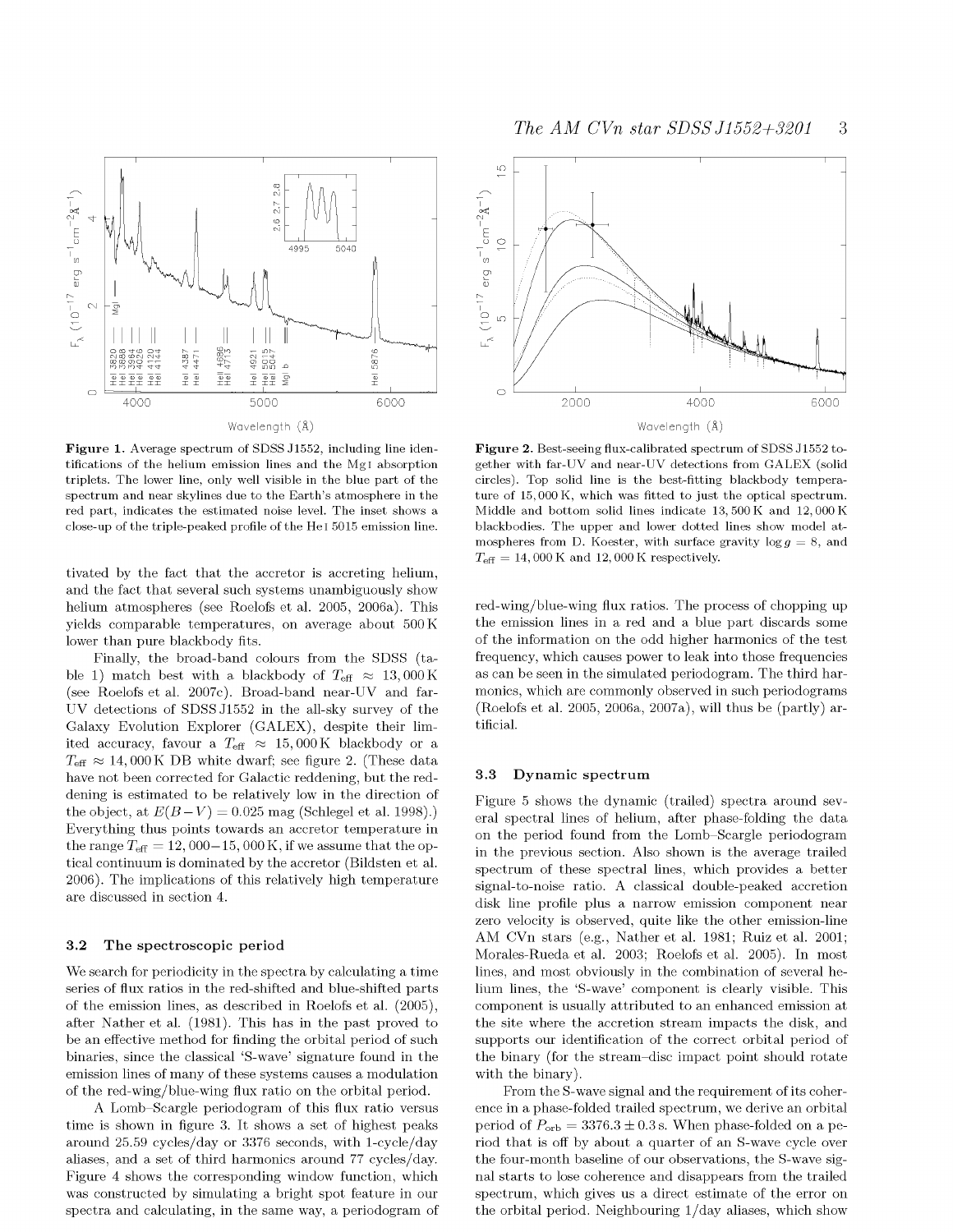# 4 *G.H. A. Roelofs et al.*



<span id="page-3-1"></span>Figure 5. Trailed spectra (top row), and average-subtracted trailed spectra of the strongest He I and He II features. The right-most panels show the averages of these spectral lines.

up relatively strongly in the Lomb-Scargle periodogram of figure [3](#page-4-4), are effectively ruled out by phase-folding the spectra on these test frequencies, and verifying that the S-wave signal is significantly less pronounced at and around these frequencies.

#### <span id="page-3-0"></span>**4 D ISC U SSIO N**

We have presented an orbital period and effective temperature measurement of the recently discovered AM CVn star candidate SDSSJ1552 [\(Anderson et al. 2005\)](#page-4-1). The orbital period of  $P_{\rm orb} = 3376.3 \pm 0.3$  s  $(56.272 \pm 0.005 \,\rm{min})$  confirms that the source is an ultracompact binary star, and our spectra confirm its hydrogen-deficient nature. We can thus classify SDSS J1552 as a new member of the AM CVn class.

Of particular interest for long-period AM CVn stars is the question of the presence of hydrogen, since one of the proposed formation channels for AM CVn stars (the 'evolved-Cataclysmic-Variable channel'; [Podsiadlowski et al. 2003](#page-5-0)) predicts that a disproportionately large fraction of AM CVn-like binaries from this channel reside at orbital periods not too far below the orbital period minimum for hydrogen-rich donors (which lies at about 80 minutes), the majority of which should contain some hydrogen. A few hydrogen-rich Cataclysmic Variables (CVs) with slightly evolved donors are known, the shortest-period one being V485 Cen at  $P_{\rm orb} = 59$  min [\(Augusteijn et al.](#page-4-1) [1996](#page-4-1)). But in strong contrast with V485 Cen, which has a hydrogen-dominated spectrum, there is no evidence for hydrogen emission or absorption in the average or in the dynamic spectrum of SDSSJ1552. Based on a simple LTE model for a slab of helium-rich gas (described in [Marsh et al.](#page-5-6) [1991](#page-5-6)), assuming a temperature of around  $\sim$ 11,000K in the region where the (helium) emission lines are formed [\(Marsh et al. 1991](#page-5-6)), we tentatively constrain the hydrogen content to H/He  $\lesssim 10^{-4}$  by mass. From the apparent absence of hydrogen in the spectrum we can say at least that

SDSS J1552 is not an evolved CV currently moving towards shorter orbital periods, since its hydrogen content would have to be at least similar to that of V485 Cen. It could, however, still be a binary from the evolved-CV channel if it is currently evolving away from a much shorter orbital period after fully depleting hydrogen in the donor star's core. But since the number of possible evolutionary solutions in which there should still be an easily detectable fraction of hydrogen (say, at least 1%) increases with orbital period, this becomes less likely for longer-period systems.

For the continuum in SDSS J1552's spectrum, we have measured a temperature between  $T_{\text{eff}} = 12,000 - 15,000 \text{ K}.$ Since the optical continuum is expected to be dominated by the accreting white dwarf in such long-period AM CVn stars [\(Bildsten et al. 2006](#page-4-1)), the measured temperature most likely reflects the temperature of the accreting white dwarf. It is then very interesting to note that this temperature is at the upper end of the range predicted by recent models for the thermal evolution of the accreting white dwarfs in AM CVn binaries (see figure 2 in [Bildsten et al. 2006\)](#page-4-1). Essentially, more massive components at a given orbital period imply higher mass transfer rates as set by gravitationalwave radiation, and the resulting stronger accretion heating gives a hotter accretor. Our temperature for SDSS J1552 is best compatible with the evolutionary cooling track of a hot donor star paired with a relatively massive accretor of  $M_1 \gtrsim 1.0 M_{\odot}$  (se[e Bildsten et al. 2006](#page-4-1)).

More detailed models for the thermal evolution of the donor stars in AM CVns, which allow the donors to cool radiatively [\(Deloye et al. 2007\)](#page-4-6), indicate that AM CVns with hot donors evolve to orbital periods of  $\sim 1$  h a bit more slowly than the adiabatic models of [Deloye et al. \(2005](#page-4-6)) used in [Bildsten et al. \(2006\)](#page-4-1), giving the accretors more time to cool. This would push our measured temperature even more toward the high-mass end of the predicted range, as compared to [Bildsten et al. \(2006](#page-4-1)).

Although it is rather indirect evidence, it is an interesting result in the light of recent findings that the donor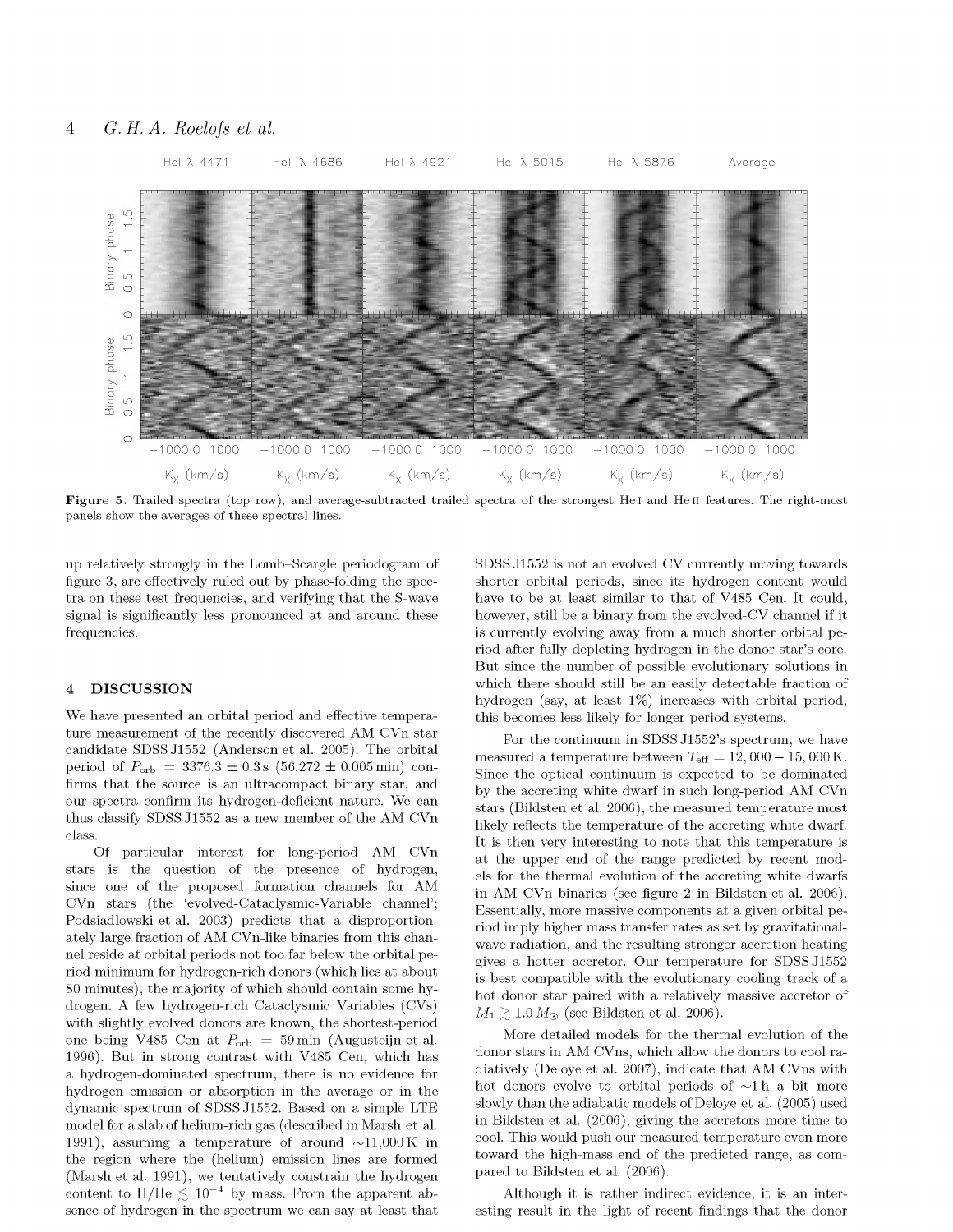

<span id="page-4-4"></span>Figure 3. Lomb-Scargle periodogram of the red wing/blue wing emission line flux ratios. The inset shows the alias structure around the peak.



<span id="page-4-5"></span>Figure 4. Simulated Lomb-Scargle periodogram of the red wing/blue wing emission line flux ratios, for an idealized bright spot (perfect sinusoid, constant visibility) convolved with our actual observations (including phase-smearing due to finite exposure times, but not including noise). This is the 'window function'.

stars in many short-period AM CVn stars appear to be hotter and more massive than they should be if they were fully degenerate [\(Roelofs et al. 2006b, 2007b](#page-5-2)[; Marsh et al. 2006](#page-5-3); see also [Nasser et al. 2001](#page-5-6)). The accretor's temperature at long orbital periods may provide a completely alternative probe of the binary's component masses when it was still at much shorter orbital periods, under the crucial assumption that the temperature observed today represents the accretor's longer-term equilibrium temperature as predicted by the cooling models. This assumption could break down when phases of enhanced accretion temporarily raise the accretor's effective temperature (e.g. [Piro et al. 2005](#page-5-0)).

We furthermore cannot exclude that the accretion luminosity contributes to the continuum of the observed spectrum, even though the present-day accretion luminosity (as set by gravitational-wave radiation) is expected to be small compared to the luminosity of the accretor, at these long orbital periods (e.g. [Bildsten et al. 2006](#page-4-1)). Even for an  $M_1 =$ 

 $1.0 M_{\odot}$  accretor, gravitational-wave radiation is only able to power an accretion-disc-sized blackbody of  $T_{\text{eff}} \sim 3500 \,\text{K}$ , depending on the mass of the donor star and on the exact size of the disc (e.g. [Roelofs et al. 2007b](#page-5-2)). It thus appears unlikely that a contribution from the disc could noticeably increase the observed continuum temperature in such a system, even though the disc's true spectral energy distribution will deviate from a single-temperature blackbody.

A question to be discussed is whether our measured temperature may be erroneously high; after all, our spectrophotometric standard star observations were less than ideal, and wavelength-dependent slit losses may have affected the flux calibrations. However, since SDSS J1552 was observed at higher airmass than the standard stars, while we have assigned standard star spectra based on near-zenith seeing, it can be expected that the blue flux in our spectra has been suppressed due to worse seeing at higher airmass. This would cause our measurement of  $T_{\text{eff}}$  to be on the low rather than on the high side (and more strongly so for the worse-seeing spectra, which gave the lower temperatures). We thus consider it unlikely that we are overestimating the continuum temperature. Lastly, we note that if one assumes an accretor temperature much *higher* than 15, 000 K, one would expect to see the helium absorption lines of the accretor's photosphere, as clearly observed in the shorter-period AM CVn stars SDSS J1240—0159 and V406 Hya [\(Roelofs et al. 2005, 2006a\)](#page-5-2).

### **5 ACKNOWLEDGMENTS**

GHAR is supported by NWO Rubicon grant 680.50.0610 to G.H.A. Roelofs. PJG is supported by NWO VIDI grant 639.042.201 to P.J. Groot. GN is supported by NWO VENI grant 639.041.405 to G. Nelemans. DS acknowledges support through the NASA Guest Observer program and is supported by a PPARC/STFC Advanced Fellowship. This work is based on data taken at the European Southern Observatory, Chile, under programme 077.D-0686(A). This research was supported in part by the National Science Foundation under Grant No. PHY05-51164. The authors acknowledge the hospitality of the Kavli Institute for Theoretical Physics at the University of California, Santa Barbara. D. Koester is acknowledged for kindly making available his white dwarf atmosphere models.

#### <span id="page-4-1"></span>**References**

- Anderson S.F., et al., 2005, AJ, 130, 2230
- Augusteijn T., van der Hooft F., de Jong J.A., van Paradijs J., 1996, A&A, 311, 889
- Bildsten L., Townsley D., Deloye C.J., Nelemans G., 2006, ApJ, 640, 466
- <span id="page-4-0"></span>Bildsten L., Shen K.J., Weinberg N.N., Nelemans G., 2007, ApJL, 662, 95
- <span id="page-4-6"></span>Deloye C.J., Bildsten L, Nelemans G., 2005, ApJ, 624, 934
- Deloye C.J., Taam R.E., Winisdoerffer C., Chabrier G., 2007, MNRAS, in press [\(arXiv:0708.0220v1](http://arXiv.org/abs/0708.0220))
- <span id="page-4-3"></span>Dufour P., et al., 2007, ApJ, 663, 1291
- <span id="page-4-2"></span>Groot P.J., Roelofs G.H.A., Woudt P., Nelemans G.,